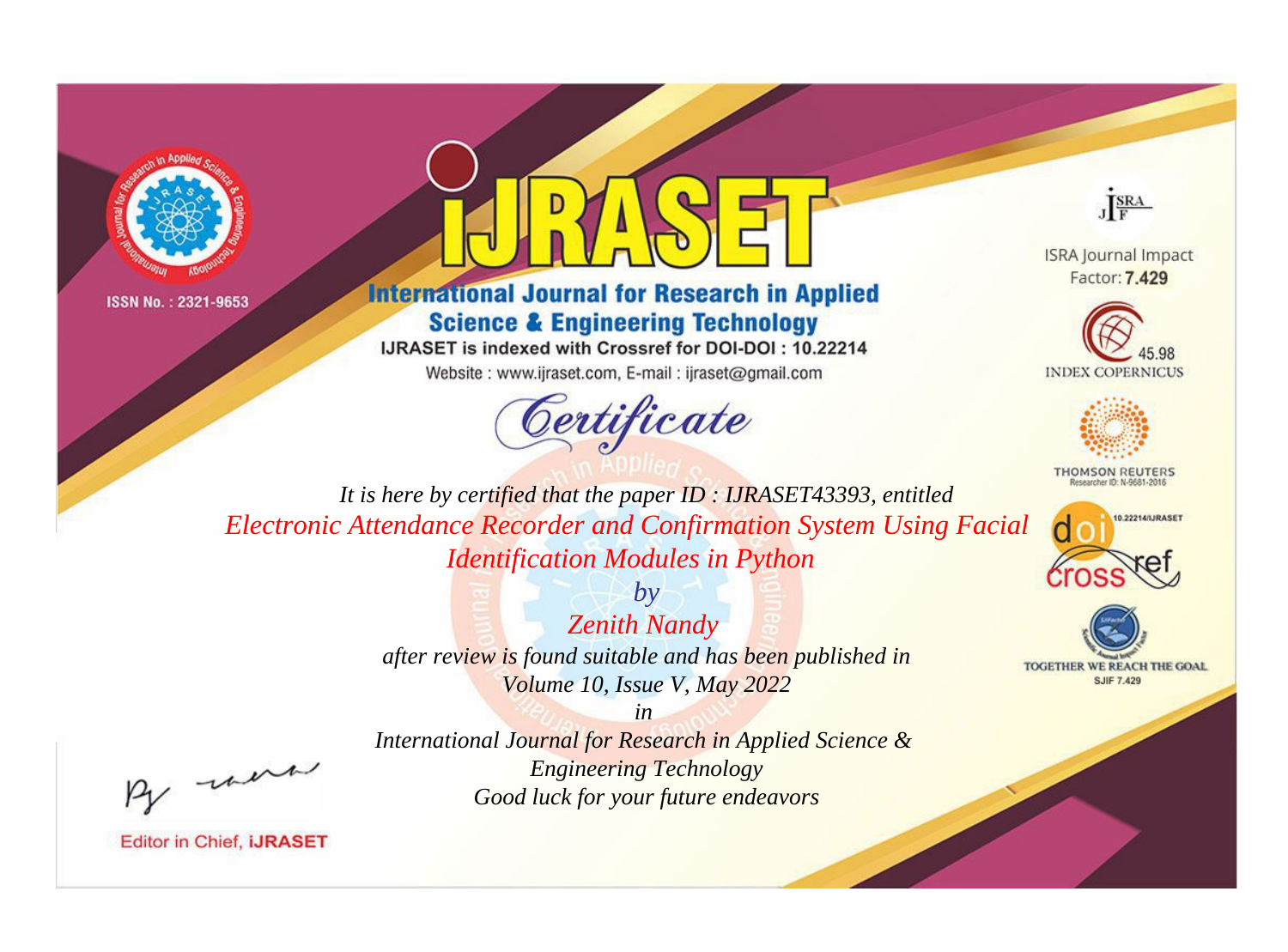



## **International Journal for Research in Applied Science & Engineering Technology**

IJRASET is indexed with Crossref for DOI-DOI: 10.22214

Website: www.ijraset.com, E-mail: ijraset@gmail.com





**ISRA Journal Impact** Factor: 7.429





**THOMSON REUTERS** 



TOGETHER WE REACH THE GOAL **SJIF 7.429** 

It is here by certified that the paper ID: IJRASET43393, entitled **Electronic Attendance Recorder and Confirmation System Using Facial Identification Modules in Python** 

> $b\nu$ Indrani Sengupta after review is found suitable and has been published in Volume 10, Issue V, May 2022

> > $in$

were

**Editor in Chief, IJRASET** 

International Journal for Research in Applied Science & **Engineering Technology** Good luck for your future endeavors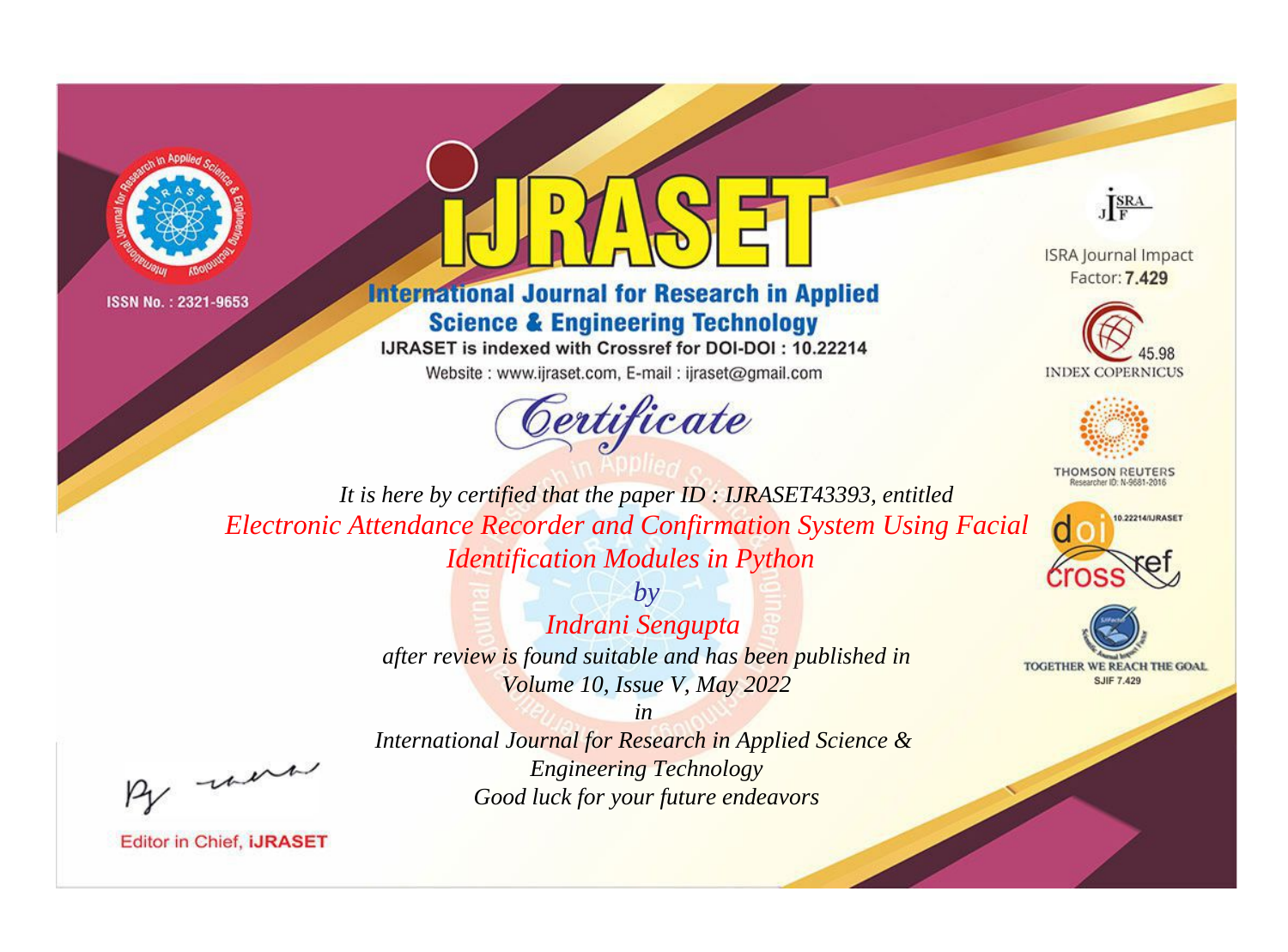



**International Journal for Research in Applied Science & Engineering Technology** 

IJRASET is indexed with Crossref for DOI-DOI: 10.22214

Website: www.ijraset.com, E-mail: ijraset@gmail.com





**ISRA Journal Impact** Factor: 7.429





**THOMSON REUTERS** 



TOGETHER WE REACH THE GOAL **SJIF 7.429** 

*It is here by certified that the paper ID : IJRASET43393, entitled Electronic Attendance Recorder and Confirmation System Using Facial Identification Modules in Python*

> *by Shuvashish Mondal after review is found suitable and has been published in Volume 10, Issue V, May 2022*

, un

*International Journal for Research in Applied Science & Engineering Technology Good luck for your future endeavors*

*in*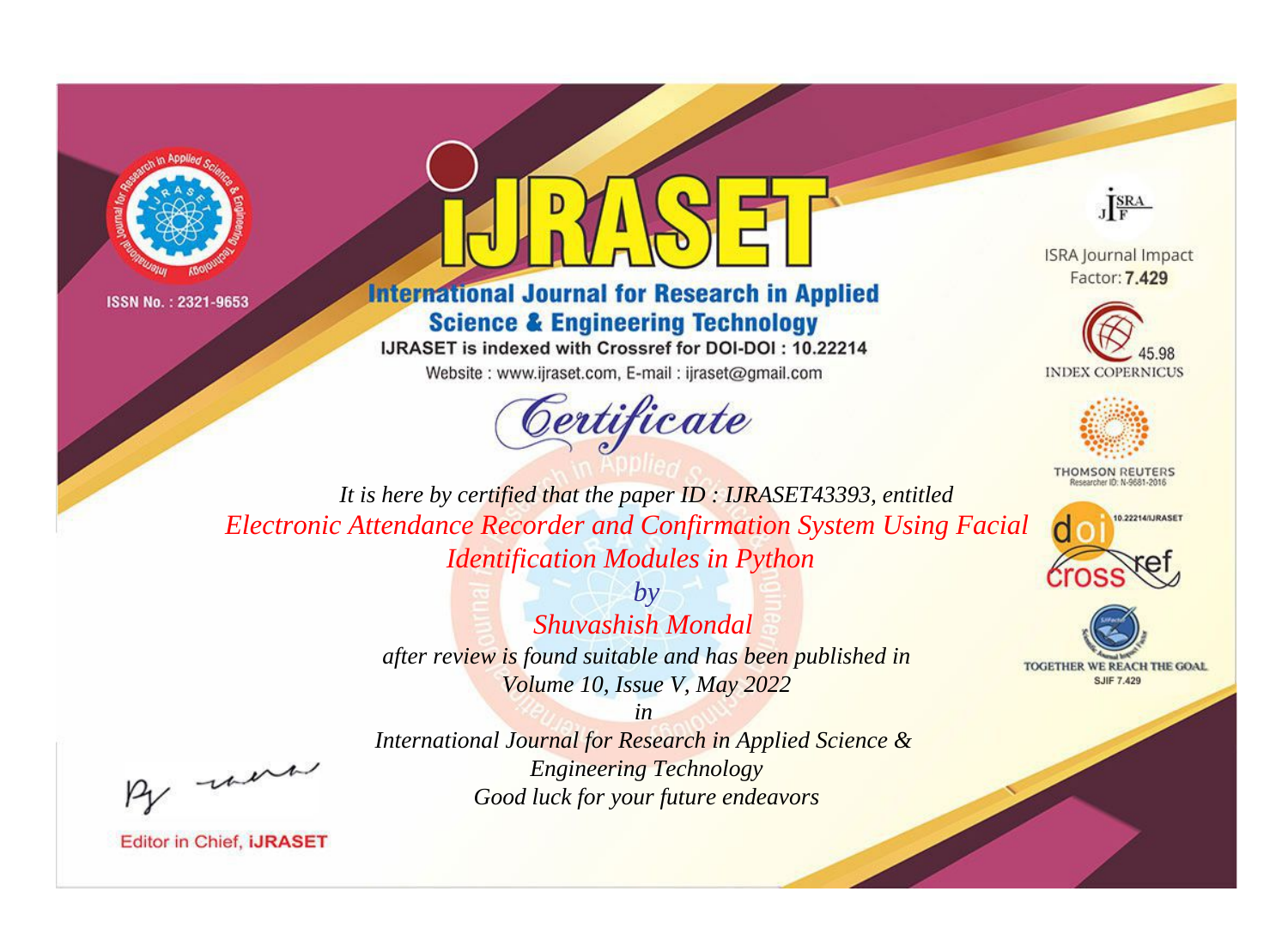



## **International Journal for Research in Applied Science & Engineering Technology**

IJRASET is indexed with Crossref for DOI-DOI: 10.22214

Website: www.ijraset.com, E-mail: ijraset@gmail.com





**ISRA Journal Impact** Factor: 7.429





**THOMSON REUTERS** 



TOGETHER WE REACH THE GOAL **SJIF 7.429** 

*It is here by certified that the paper ID : IJRASET43393, entitled Electronic Attendance Recorder and Confirmation System Using Facial Identification Modules in Python*

> *Sk Sahil after review is found suitable and has been published in Volume 10, Issue V, May 2022*

*by*

, un

*International Journal for Research in Applied Science & Engineering Technology Good luck for your future endeavors*

*in*